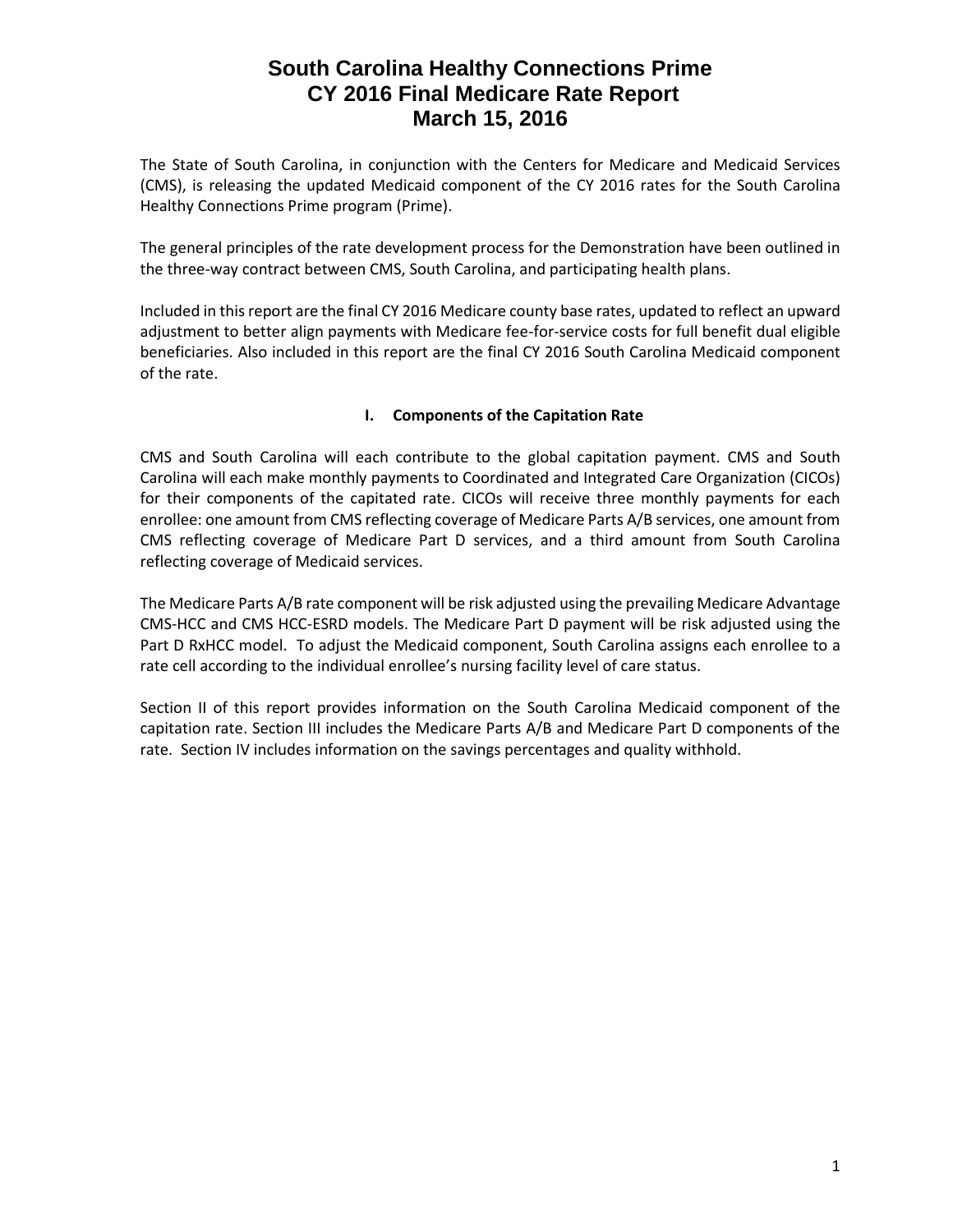#### **II. South Carolina Component of the Rate - CY 2016**

This section provides an overview of the capitation rate development for the Medicaid component of the Prime program. Assessment of actuarial soundness under 42 CFR 438.6, in the context of this Demonstration, should consider both Medicare and Medicaid contributions and the opportunities for efficiencies unique to an integrated care program. CMS considers the Medicaid actuarial soundness requirements to be flexible enough to consider efficiencies and savings that may be associated with Medicare. Therefore, CMS does not believe that a waiver of Medicaid actuarial soundness principles is necessary in the context of this Demonstration. For the purposes of the development of the Medicaid component of the Prime capitation rate, "actuarial soundness" is defined as follows:

Medicaid capitation rates are "actuarially sound" if, for business in the state for which the certification is being prepared and for the period covered by the certification, projected capitation rates – including expected reinsurance and governmental stop-loss cash flows, governmental risk adjustment cash flows, and investment income – provide for all reasonable, appropriate, and attainable costs, including health benefits; health benefit settlement expenses; marketing and administrative expenses; any government-mandated assessments, fees, and taxes; and the cost of capital.

The capitation rate-setting process for the Prime program does not follow the Medicaid managed care capitation rate-setting methodology outlined in Actuarial Standard of Practice (ASOP) 49, because an alternative methodology has been prescribed by CMS. The rate-setting methodology is limited to the cost of the Medicaid program for dual eligible beneficiaries in absence of the Demonstration less the shared savings percentage. The full version of the Medicaid capitation rate report can be found online at [https://msp.scdhhs.gov/SCDue2/sites/default/files/Healthy-Connections-Prime-CY-2016-](https://msp.scdhhs.gov/SCDue2/sites/default/files/Healthy-Connections-Prime-CY-2016-Medicaid-Capitation-Rate-Documentation.pdf) [Medicaid-Capitation-Rate-Documentation.pdf](https://msp.scdhhs.gov/SCDue2/sites/default/files/Healthy-Connections-Prime-CY-2016-Medicaid-Capitation-Rate-Documentation.pdf) .

The basis for the Medicaid rates began with costs developed prior to the application of the Medicare and Medicaid composite savings percentages established by the State and CMS, informed by estimates from CMS and its contractors. The final Medicaid capitation rates were set consistent with 42 CFR 438.6(c) in combination with the following qualifications:

- the rate development does not follow the methodology outlined in ASOP 49 because an alternative methodology has been prescribed by CMS;
- The Medicare capitation rates were established by CMS; and,
- The Medicare and Medicaid composite savings percentages (1% in CY 2016) were established by the State and CMS.

Table 1 illustrates the proposed monthly capitation rates for each rate cell for Prime Program Medicaid benefits. The 1% shared savings percentage for Demonstration Year 1 of the program, as outlined in Section IV of this report, has been applied to these rates.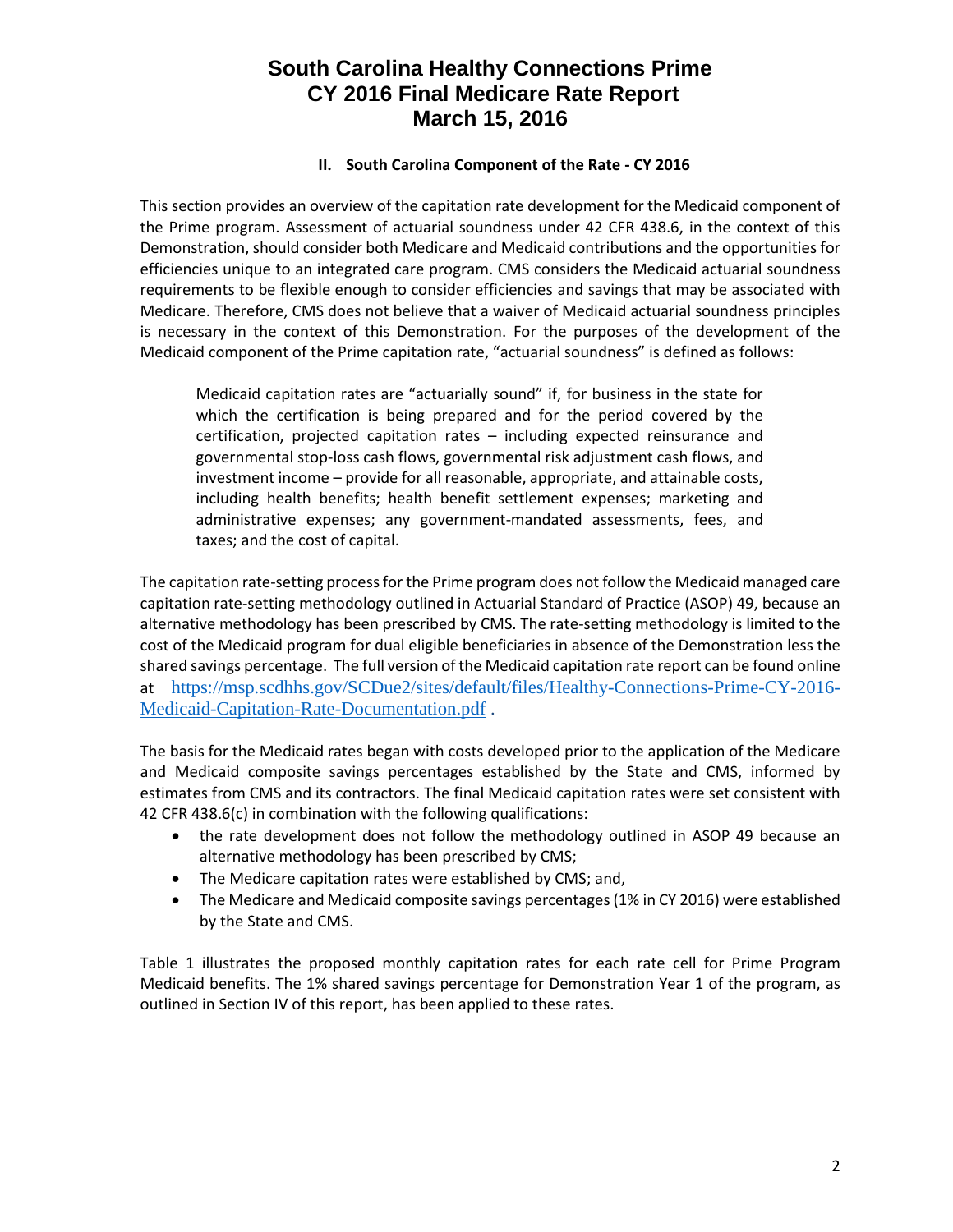| Table 1                                        |                      |  |  |  |
|------------------------------------------------|----------------------|--|--|--|
| <b>State of South Carolina</b>                 |                      |  |  |  |
| <b>Department of Health and Human Services</b> |                      |  |  |  |
| <b>Healthy Connections Prime Program -</b>     |                      |  |  |  |
| <b>Medicaid Component</b>                      |                      |  |  |  |
| <b>Demonstration Capitation Rates</b>          |                      |  |  |  |
| <b>Effective Calendar Year 2016</b>            |                      |  |  |  |
|                                                |                      |  |  |  |
| <b>Rate Cell</b>                               | <b>Medicaid Rate</b> |  |  |  |
| Community                                      | \$95.98              |  |  |  |
| <b>Nursing Facility</b>                        | 5,067.55             |  |  |  |
| <b>HCBS Waiver</b>                             | 1,200.09             |  |  |  |

### **Please note**:

- The capitation rates reflect the current benefit package for Calendar Year 2016, approved by the State and CMS as of the date of this report. The rates will be revised appropriately if policy and program changes occur for this period.
- The Nursing Facility capitation rate was developed based on projected gross nursing facility rates. On an individual basis, SCDHHS will deduct the actual patient pay liability amount from the 2016 nursing facility capitation rate shown in Table 1 and pay the net capitation rate to the coordinated and integrated care organizations (CICOs).
- The HCBS Waiver Plus rate was calculated as the HCBS Waiver base rate plus two-thirds of the difference between the institutional portion of the Nursing Facility rate (less an estimated average daily patient liability amount of \$30.67) and the waiver services portion of the HCBS Waiver base rate.

#### **COVERED POPULATION**

#### *Target Population*

The target population for the Prime program was limited to full Medicare-Medicaid dual eligible individuals who are age 65 and over and entitled to benefits under Medicare Parts A, B, and D. The Prime program is offered on a statewide basis and includes individuals enrolled in the Community Choices Waiver, HIV/AIDS Waiver and Mechanical Ventilation Waiver.

#### *Excluded Populations*

The following populations are not eligible for the Prime program and are excluded from enrollment:

- Any member month where an individual's age was under 65;
- Any member month where an individual incurred an ICF/IID claim
- Any member month where an individual is enrolled in the PACE program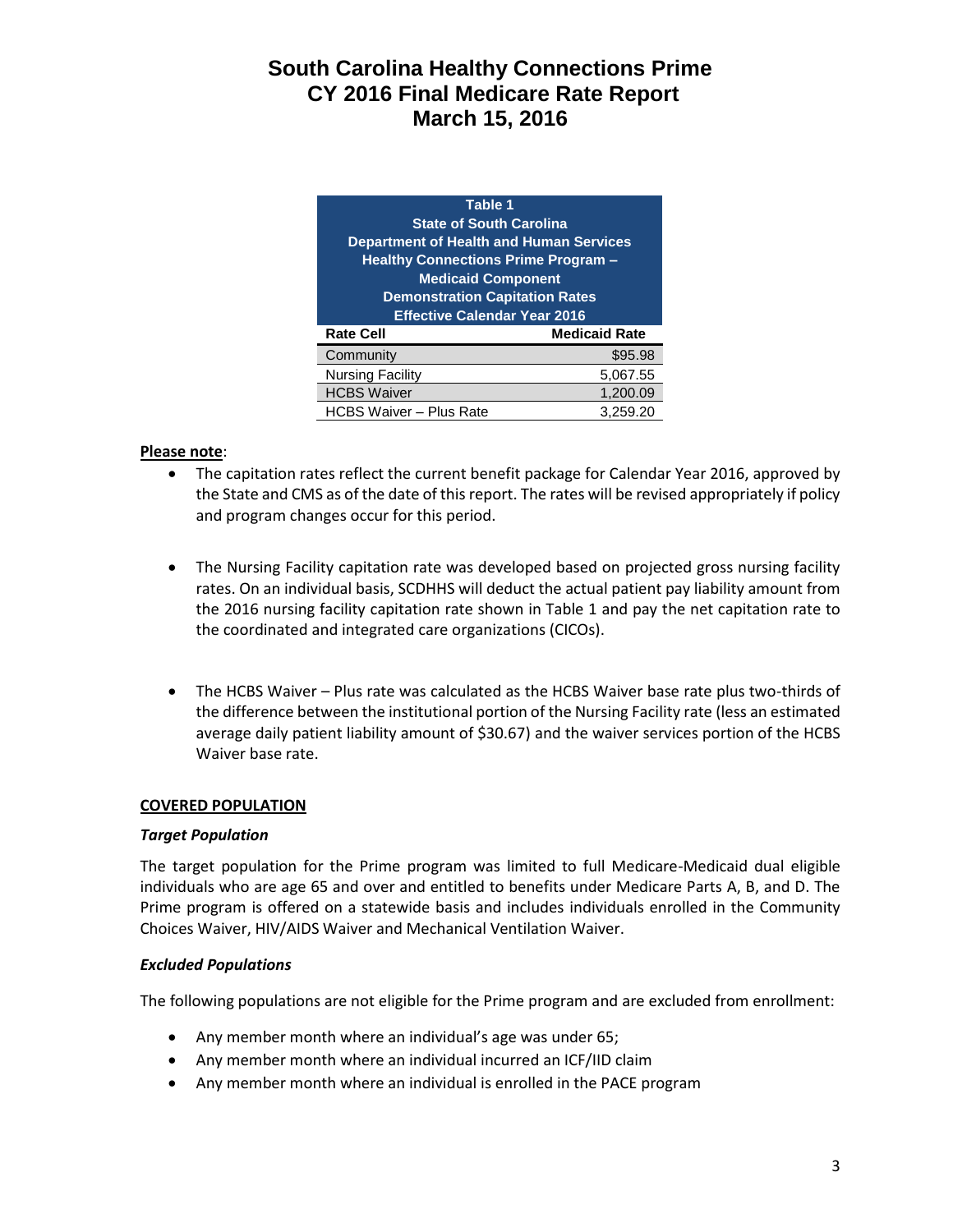- Any member month where an individual was identified as partial eligible. These individuals consisted of those with the following payment categories in the eligibility data:
	- o 90 Qualified Medicare Beneficiary;
	- o 48 Qualifying Individual;
	- o 52 Specified Low Income Medicare Beneficiary.
- Any member month where an individual was either not receiving any Medicare Part A or Part B premiums from the State, or where they were only receiving a Medicare Part A premium payment from the State (and not a Part B premium payment).

The following criteria were not evaluated due to limitations in the data:

- Medicare Part D enrollment
- **•** Eligibility for ESRD services

Additional detail related to the eligible and excluded populations can be found in the three-way contract between SCDHHS, CMS, and the participating health plans.

The following describes each of the distinct populations which correspond directly with the capitation rate cells.

#### **Home and Community-Based Services (HCBS) Waiver Population**

This population includes individuals participating in one of the non-Developmentally Disabled 1915(c) waiver programs operating in South Carolina.

Milliman identified the population in the rate-setting process by assigning to the HCBS Waiver population any member month where an individual contains any of the following codes in the eligibility data indicating recipient of a special program (RSP):

- **CLTC**: Community Choices Waiver
- **HIVA**: CLTC HIV AIDS Waiver
- **VENT**: CLTC Ventilator Dependent Waiver

#### **Nursing Facility Population**

This population includes individuals residing in a nursing facility who meet the state definition of nursing home level of care and who are not enrolled in a home and community-based services (HCBS) waiver. This rate cell was established for Demonstration-enrolled individuals who transition from the community to a nursing facility and elect to remain in the Demonstration. Milliman identified the population in the capitation rate-setting process by using fields in the SCDHHS eligibility data that denote Medicaid individuals as meeting the nursing home level of care criteria, but who are not enrolled in an HCBS waiver. Additionally, the methodology utilized to allocate the nursing facility rate cell required that nursing facility individuals have at least one day of service in an institution (DHHS nursing home, Department of Mental Health (DMH) nursing home, nursing home swing beds, or hospice room & board) for the member month to be included. The capitation rate for this rate cell was developed based on projected gross nursing facility rates. On an individual basis, SCDHHS will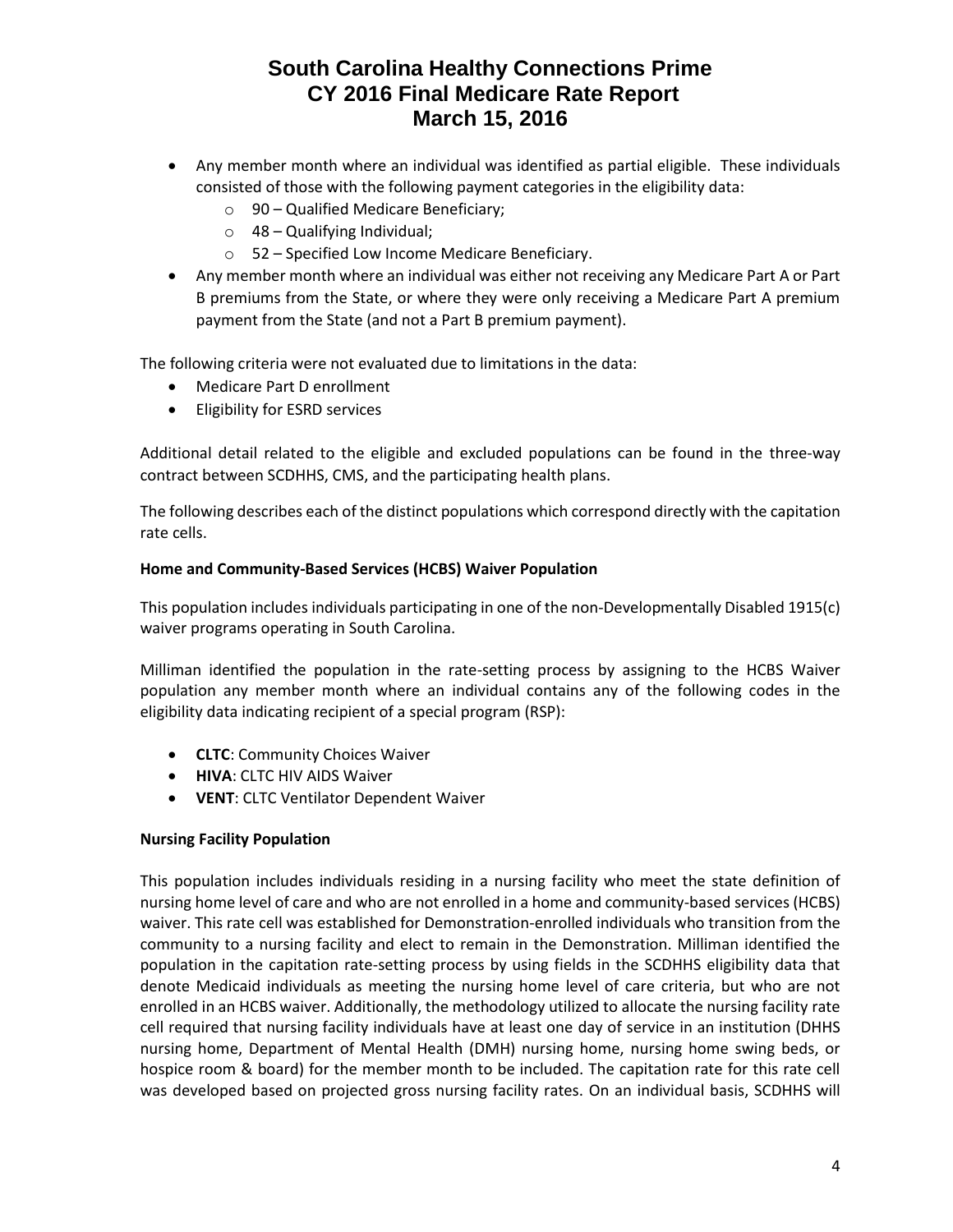deduct the actual patient pay liability amount from the nursing facility capitation rate shown in Table 1 and pay the net capitation rate to the CICOs.

### **Community Residents Population**

This population includes all other qualifying individuals who were not previously categorized. This population is comprised of Demonstration-eligible individuals who are neither institutionalized nor participating in a 1915(c) waiver program.

### **"Plus" Rates**

For Prime participants who transition between settings of care, additional considerations will be taken when assigning the capitation rate cell payment. Demonstration Plans will receive "Plus" rates for certain individuals to encourage transition from institutional care to the community setting.

Individuals who require HCBS waiver services once moved to the community will receive the Waiver Plus rate. This rate was calculated as the HCBS Waiver base rate plus two-thirds of the difference between the institutional portion of the Nursing Facility rate (less an estimated average patient liability amount) and the waiver services portion of the HCBS Waiver base rate.

The Plus rates will be paid for a three-month period following discharge from a nursing facility to an HCBS waiver. For an individual transitioning to a nursing facility from the community, the CICO will receive the member's base rate from the place of transfer for the first three months in the nursing home.

### **EXPERIENCE DATA ADJUSTMENTS REFLECTED IN THE MEDICAID CAPITATION RATES**

The base fee-for-service (FFS) experience for state fiscal year (SFY) 2013 and SFY 2014 was adjusted for the following components to produce the Medicaid portion of the Prime capitation rates:

- Completion
	- **Completion factors were developed by rate cell and applied to base data at the provider** type level. The base periods of SFY 2013 and SFY 2014 provide for 13 months of claims payment runout from the end of SFY 2014, which results in claims completion of nearly 100%, based on historical observation of SCDHHS's claims payment patterns.
- Trend
	- **Trend rate assumptions were developed for the populations and services covered under** the proposed Dual Demonstration program based on claims experience data from July 1, 2012 through June 30, 2014.
- Policy and program changes (both historical and prospective)
	- Adjustments were made for known policy and program changes that were made by SCDHHS during the historical base experience period as well as those that are planned as of the date of this report for Calendar Year 2016.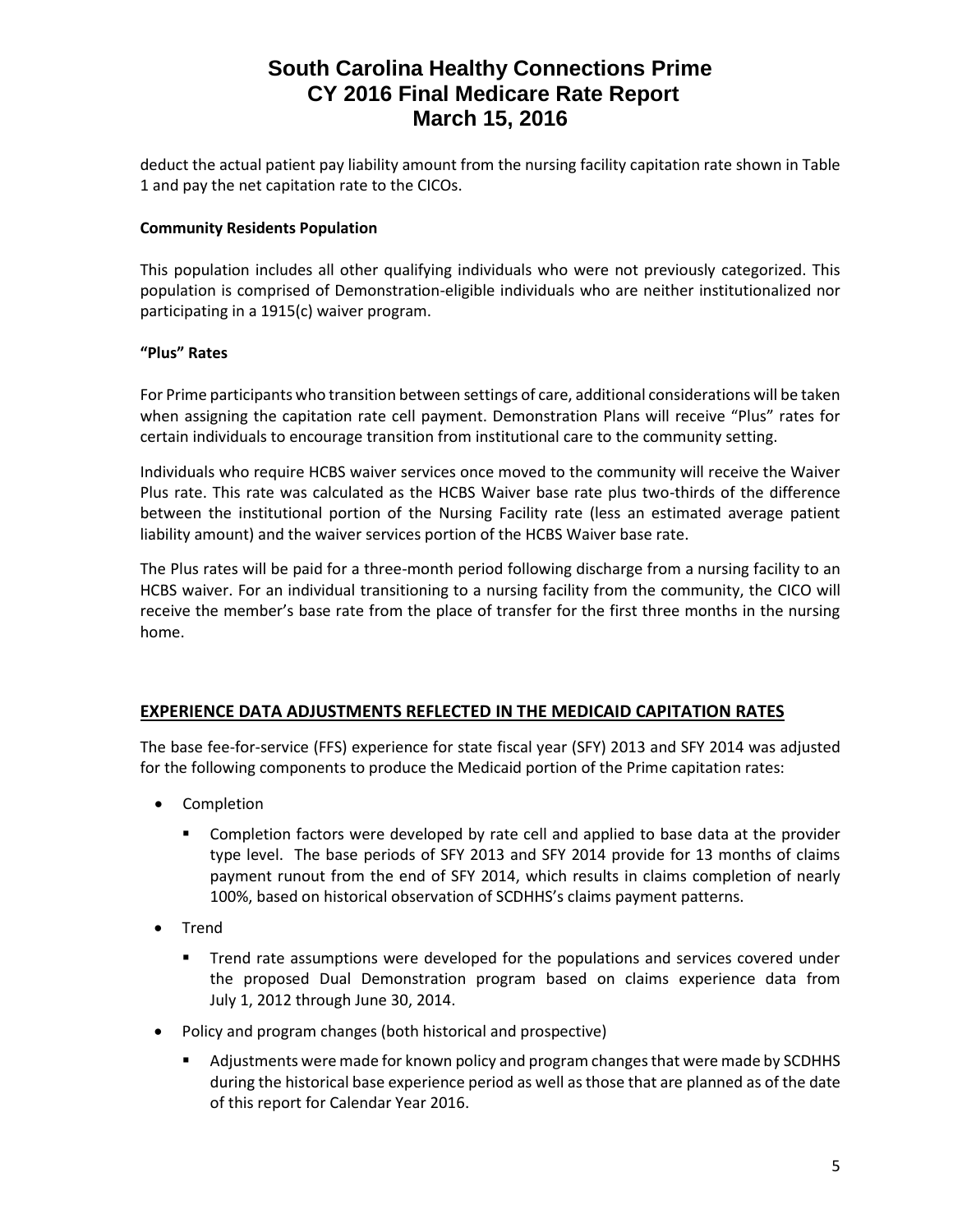- Risk Selection
	- A prospective risk selection factor was applied to the base data in order to reflect the voluntary and opt-out nature of the Demonstration. Evaluation of claims probability distributions (CPDs) by population show that the risk selection is applicable only to the Community population because the majority of service cost for the Nursing Facility and HCBS waiver populations is determined by the nursing facility and waiver services.

This selection factor was developed by analyzing currently-enrolled Prime members and projected Prime members entering through two waves of passive enrollment beginning April 2016. Projected CY 2016 membership of current Prime members and passivelyenrolled members who do not opt out of the Community population, was utilized to develop a weighted-average selection factor for the Community capitation rate cell. The resulting risk selection factor reflects a more favorable mix of enrollment than the current FFS experience.

- Other Adjustments
	- **EXECT** Historical adjustment to reflect Hospice Room and Board Services on a gross rate basis
	- Historical and prospective adjustments to reflect provider reimbursement and other program changes
	- **Prospective adjustment to reflect the removal of estimated dual eligible enrollment in a** Dual Eligible Special Needs (D-SNP) plan

A comprehensive description of the adjustments utilized in the capitation rate-setting process, as well as the actual factors that were applied by category of service, population and applicable time period are available in the full Medicaid report at [https://msp.scdhhs.gov/SCDue2/sites/default/files/Healthy-Connections-Prime-CY-2016-](https://msp.scdhhs.gov/SCDue2/sites/default/files/Healthy-Connections-Prime-CY-2016-Medicaid-Capitation-Rate-Documentation.pdf) [Medicaid-Capitation-Rate-Documentation.pdf](https://msp.scdhhs.gov/SCDue2/sites/default/files/Healthy-Connections-Prime-CY-2016-Medicaid-Capitation-Rate-Documentation.pdf) .

### **DATA RELIANCE**

The following information was provided by SCDHHS to develop the actuarially sound capitation rates for the Calendar Year 2016 contract period.

- Detailed fee-for-service claims data incurred July 1, 2012 through June 30, 2014, and paid through July 2015.
- Detailed fee-for-service enrollment data for period July 1, 2012 through June 30, 2014.
- Additional gross adjustment expenditure information outside the MMIS claims system.
- Summary of policy and program changes through state fiscal year 2016 (including changes to fee schedules and other payment rates).

Although the data were reviewed for reasonableness, the data was accepted without audit. To the extent the data was incomplete or was otherwise inaccurate, the information presented in this report will need to be modified. It should be emphasized that capitation rates are a projection of future costs based on a set of assumptions. Results will differ if actual experience is different from the assumptions contained in this letter. SCDHHS provides no guarantee, either written or implied, that the data and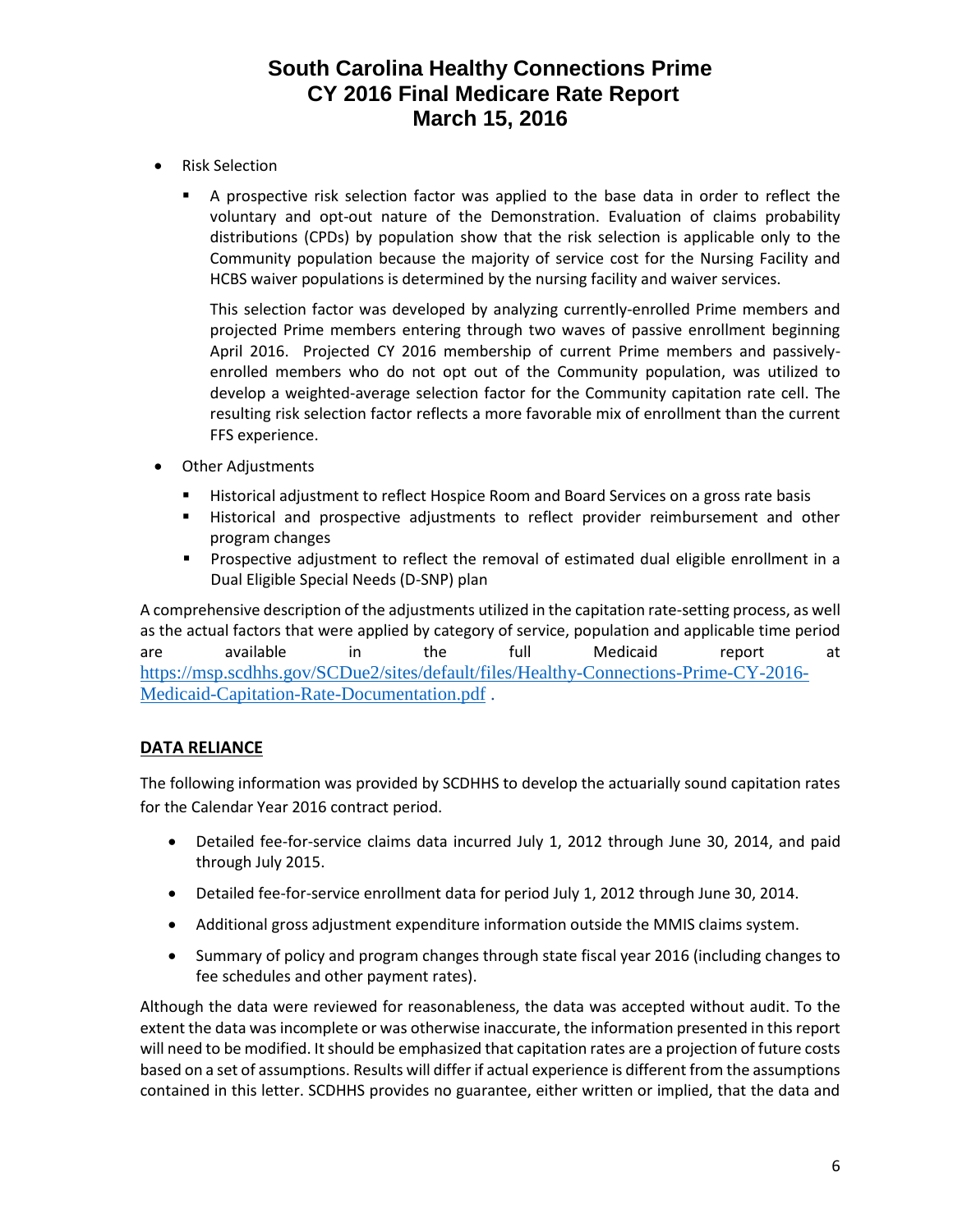information is 100% accurate or error free. The capitation rates provided in this document will change to the extent that there are material errors in the information that was provided.

### **III.** Medicare Components of the Rate – CY 2016

#### *Medicare A/B Services*

CMS has developed baseline spending (costs absent the Demonstration) for Medicare A and B services using estimates of what Medicare would have spent on behalf of the enrollees absent the Demonstration. With the exception of specific subsets of enrollees as noted below, the Medicare baseline for A/B services is a blend of the Medicare Fee-for-Service (FFS) Standardized County Rates, as adjusted below, and the Medicare Advantage projected payment rates for each year, weighted by the proportion of the target population that would otherwise be enrolled in each program in the absence of the Demonstration. The Medicare Advantage baseline spending includes costs that would have occurred absent the Demonstration, such as quality bonus payments for applicable Medicare Advantage plans.

Both baseline spending and payment rates under the Demonstration for Medicare A/B services are calculated as PMPM standardized amounts for each Demonstration county. Except as otherwise noted, the Medicare A/B portion of the baseline is updated annually based on the annual FFS estimates and benchmarks released each year with the annual Medicare Advantage and Part D rate announcement, and Medicare Advantage bids (for the applicable year or for prior years trended forward to the applicable year) for products in which potential Demonstration enrollees would be enrolled absent the Demonstration.

*Medicare A/B Component Payments:* CY 2016 Medicare A/B Baseline County rates are provided below.

The rates for CY 2016 are the CY 2016 FFS Standardized County Rates, updated to incorporate the adjustments noted below. The CY 2016 Medicare A/B rate component payments do not include projected costs associated with Medicare Advantage, as enrollment of beneficiaries into the Demonstration from Medicare Advantage plans is expected to be negligible during CY 2016. During CY 2016 Demonstration enrollment will be primarily beneficiaries enrolling from Medicare FFS.

The FFS component of the CY 2016 Medicare A/B baseline rate has been updated to better align Prime Plan payments with Medicare fee-for-service costs, by offsetting underprediction in the CMS-HCC risk adjustment model for full benefit dual eligible beneficiaries. This 11.52% upward adjustment applies to the Medicare A/B FFS rate component for CY 2016 only.

The FFS component of the CY 2016 Medicare A/B baseline rate has been updated to reflect a 1.84% upward adjustment to account for the disproportionate share of bad debt attributable to Medicare-Medicaid enrollees in Medicare FFS (in the absence of the Demonstration). This 1.84% adjustment applies for CY 2016 and will be updated for subsequent years of the Demonstration.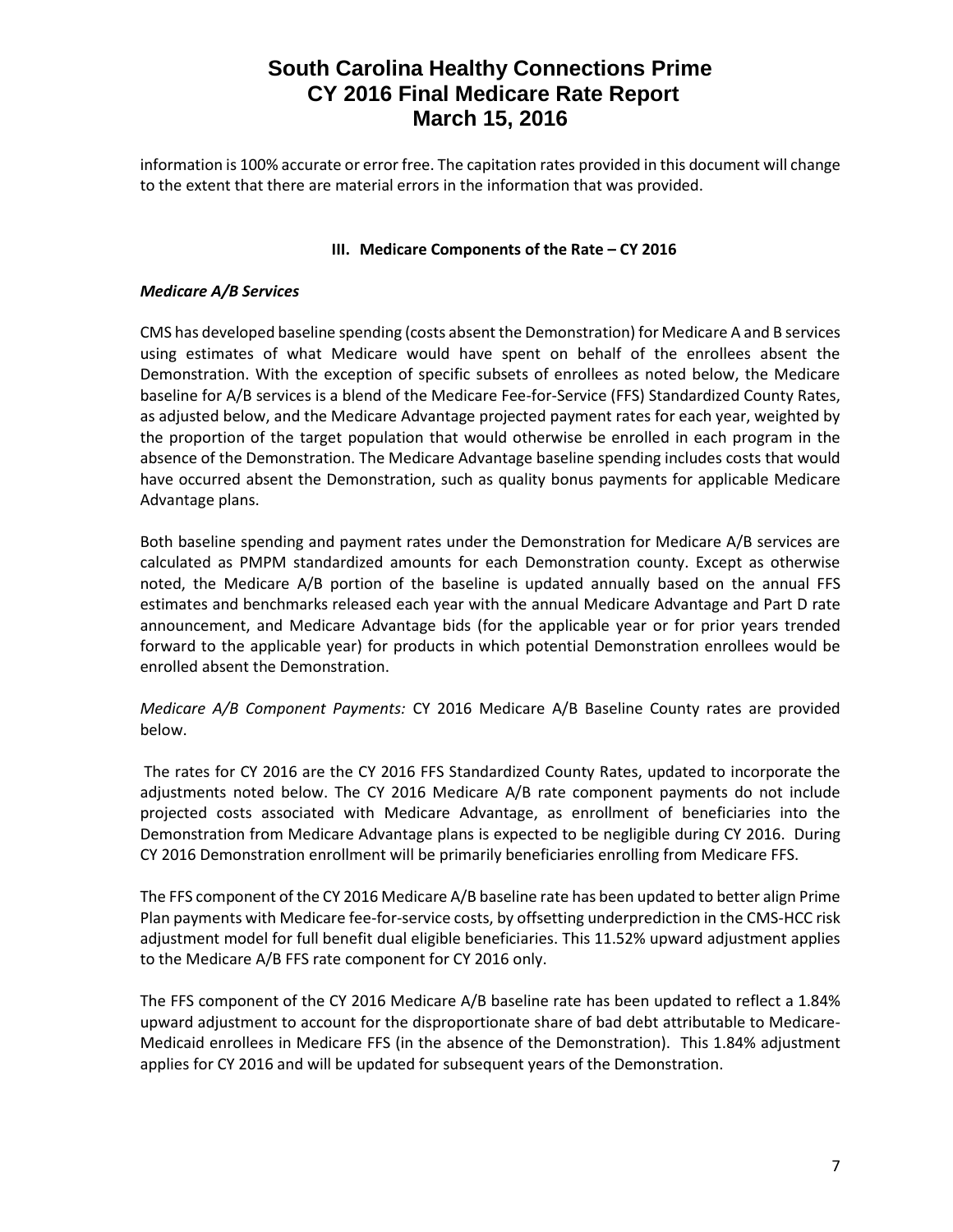*Coding Intensity Adjustment:* CMS annually applies a coding intensity factor to Medicare Advantage risk scores to account for differences in diagnosis coding patterns between the Medicare Advantage and the Original Fee-for-Service Medicare programs. The adjustment for CY 2016 in Medicare Advantage is 5.41%. For CY 2015, based on the enrollment process for South Carolina Healthy Connections Prime, CMS established the FFS component of the Medicare A/B baseline in a manner that did not lead to lower amounts due to this coding intensity adjustment.

As described in the three-way contract, in CY 2016, CMS will apply a coding intensity adjustment based on the anticipated proportion of Demonstration enrollees in CY 2016 with prior Medicare Advantage experience and/or Demonstration experience based on the Demonstration's enrollment phase-in as of September 30, 2015. CMS' calculations take into account planned passive enrollment and rates of opt-out and engagement in the passive enrollment process. For South Carolina, the applicable 2016 coding intensity adjustment is 0.88%.

Operationally, due to systems limitations, CMS will still apply the coding intensity adjustment factor to the risk scores but has increased the FFS component of the Medicare A/B baseline for non-ESRD beneficiaries and the Medicare A/B baseline for beneficiaries with an ESRD status of functioning graft to offset this (by increasing these amounts by a corresponding percentage). The coding intensity factor will not be applied to risk scores for enrollees with an ESRD status of dialysis or transplant during the Demonstration, consistent with Medicare Advantage policy.

After CY 2016, CMS will apply the full prevailing Medicare Advantage coding intensity adjustment for all enrollees.

*Impact of Sequestration*: Under sequestration, for services beginning April 1, 2013, Medicare payments to providers for individual services under Medicare Parts A and B, and non-exempt portions of capitated payments to Part C Medicare Advantage Plans and Part D Medicare Prescription Drug Plans are reduced by 2%. These reductions are also applied to the Medicare components of the integrated rate. Therefore, under South Carolina Healthy Connections Prime CMS will reduce nonexempt portions of the Medicare components of the integrated rate by 2%, as noted in the sections below.

*Default Rate:* The default rate will be paid when a beneficiary's address on record is outside of the service area. The default rate is specific to each CICO and is calculated using an enrollment-weighted average of the rates for each county in which the CICO participates.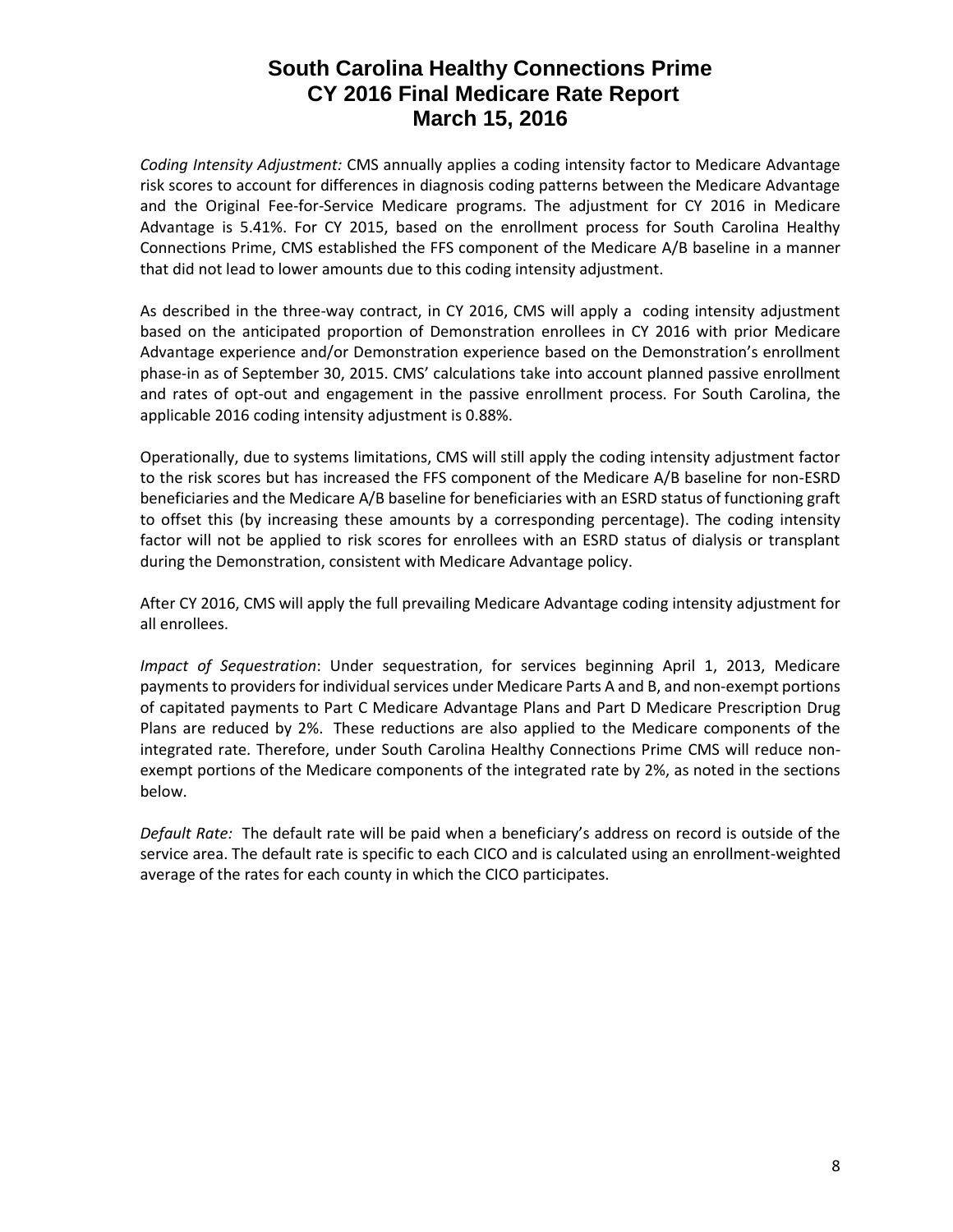| 2016 Medicare A/B Baseline PMPM, Non-ESRD Beneficiaries, Standardized 1.0 Risk Score, by Demonstration County <sup>1</sup> |                     |                       |                     |                             |                           |                      |
|----------------------------------------------------------------------------------------------------------------------------|---------------------|-----------------------|---------------------|-----------------------------|---------------------------|----------------------|
| County                                                                                                                     | 2016                | 2016 Initial Medicare | 2016 Updated        | 2016 Final Medicare A/B     | 2016 Medicare A/B         | 2016 Final Medicare  |
|                                                                                                                            | <b>Published</b>    | A/B FFS Baseline      | <b>Medicare A/B</b> | <b>FFS Baseline</b>         | <b>Baseline PMPM,</b>     | A/B PMPM Payment     |
|                                                                                                                            | <b>FFS</b>          |                       | <b>FFS Baseline</b> |                             | <b>Savings Percentage</b> |                      |
|                                                                                                                            | <b>Standardized</b> | (increased to reflect |                     | (increased to offset        | <b>Applied</b>            | (2% sequestration    |
|                                                                                                                            | <b>County Rate</b>  | CY 2016 risk          | (updated by CY      | application of coding       |                           | reduction applied    |
|                                                                                                                            |                     | adjustment model      | 2016 bad debt       | intensity adjustment factor | (after application of 1%  | and prior to quality |
|                                                                                                                            |                     | update)               | adjustment)         | in 2016) <sup>2</sup>       | savings percentage)       | withhold)            |
| Abbeville                                                                                                                  | \$813.38            | \$907.06              | \$923.75            | \$967.58                    | \$957.90                  | \$938.74             |
| Aiken                                                                                                                      | 708.40              | 789.99                | 804.52              | 842.70                      | 834.27                    | 817.58               |
| Allendale                                                                                                                  | 745.30              | 831.14                | 846.43              | 886.59                      | 877.73                    | 860.18               |
| Anderson                                                                                                                   | 763.37              | 851.29                | 866.95              | 908.09                      | 899.00                    | 881.02               |
| Bamberg                                                                                                                    | 738.94              | 824.04                | 839.21              | 879.03                      | 870.24                    | 852.84               |
| Barnwell                                                                                                                   | 804.46              | 897.11                | 913.62              | 956.97                      | 947.40                    | 928.45               |
| <b>Beaufort</b>                                                                                                            | 799.42              | 891.49                | 907.89              | 950.97                      | 941.46                    | 922.63               |
| Berkeley                                                                                                                   | 753.82              | 840.64                | 856.11              | 896.73                      | 887.76                    | 870.00               |
| Calhoun                                                                                                                    | 754.14              | 841.00                | 856.47              | 897.11                      | 888.14                    | 870.38               |
| Charleston                                                                                                                 | 744.15              | 829.85                | 845.12              | 885.22                      | 876.37                    | 858.84               |
| Cherokee                                                                                                                   | 698.18              | 778.59                | 792.92              | 830.54                      | 822.23                    | 805.79               |
| Chester                                                                                                                    | 747.19              | 833.24                | 848.58              | 888.84                      | 879.95                    | 862.35               |
| Chesterfield                                                                                                               | 718.82              | 801.61                | 816.36              | 855.09                      | 846.55                    | 829.62               |
| Clarendon                                                                                                                  | 732.66              | 817.04                | 832.07              | 871.56                      | 862.84                    | 845.58               |
| Colleton                                                                                                                   | 766.44              | 854.71                | 870.44              | 911.74                      | 902.62                    | 884.57               |
| Darlington                                                                                                                 | 763.72              | 851.68                | 867.35              | 908.50                      | 899.42                    | 881.43               |
| Dillon                                                                                                                     | 729.86              | 813.92                | 828.89              | 868.23                      | 859.54                    | 842.35               |
| Dorchester                                                                                                                 | 768.82              | 857.37                | 873.14              | 914.57                      | 905.42                    | 887.31               |
| Edgefield                                                                                                                  | 755.73              | 842.77                | 858.28              | 899.00                      | 890.01                    | 872.21               |
| Fairfield                                                                                                                  | 734.38              | 818.96                | 834.03              | 873.60                      | 864.86                    | 847.56               |
| Florence                                                                                                                   | 745.19              | 831.01                | 846.30              | 886.46                      | 877.60                    | 860.05               |
| Georgetown                                                                                                                 | 788.40              | 879.20                | 895.38              | 937.86                      | 928.48                    | 909.91               |
| Greenville                                                                                                                 | 708.81              | 790.44                | 804.99              | 843.18                      | 834.75                    | 818.06               |
| Greenwood                                                                                                                  | 812.81              | 906.42                | 923.10              | 966.90                      | 957.24                    | 938.10               |
| Hampton                                                                                                                    | 732.72              | 817.11                | 832.14              | 871.63                      | 862.92                    | 845.66               |
| Horry                                                                                                                      | 743.95              | 829.63                | 844.90              | 884.99                      | 876.14                    | 858.62               |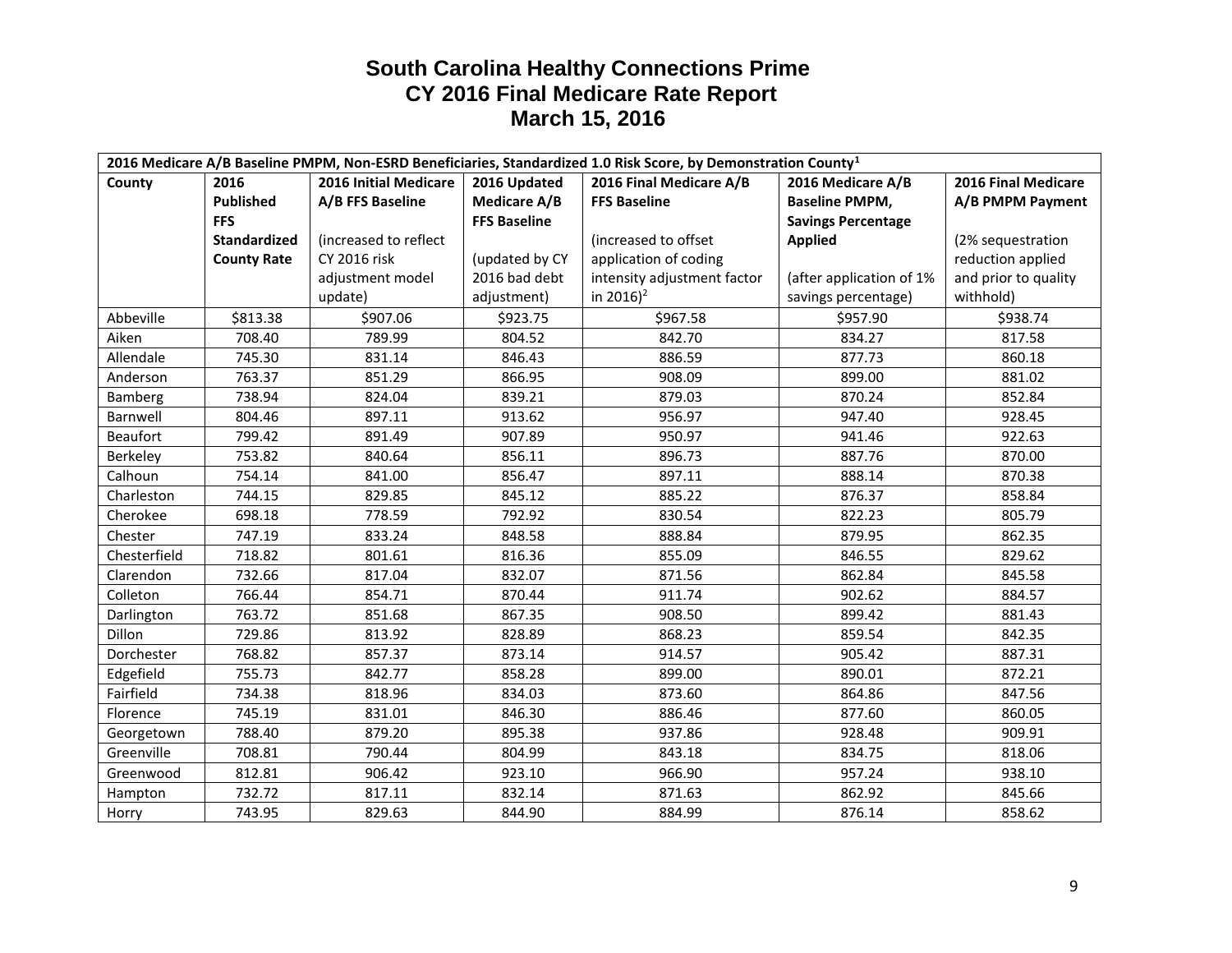| 2016 Medicare A/B Baseline PMPM, Non-ESRD Beneficiaries, Standardized 1.0 Risk Score, by Demonstration County <sup>1</sup> |                     |                              |                     |                             |                           |                      |
|----------------------------------------------------------------------------------------------------------------------------|---------------------|------------------------------|---------------------|-----------------------------|---------------------------|----------------------|
| County                                                                                                                     | 2016                | <b>2016 Initial Medicare</b> | 2016 Updated        | 2016 Final Medicare A/B     | 2016 Medicare A/B         | 2016 Final Medicare  |
|                                                                                                                            | <b>Published</b>    | A/B FFS Baseline             | Medicare A/B        | <b>FFS Baseline</b>         | <b>Baseline PMPM,</b>     | A/B PMPM Payment     |
|                                                                                                                            | <b>FFS</b>          |                              | <b>FFS Baseline</b> |                             | <b>Savings Percentage</b> |                      |
|                                                                                                                            | <b>Standardized</b> | (increased to reflect        |                     | lincreased to offset        | <b>Applied</b>            | (2% sequestration    |
|                                                                                                                            | <b>County Rate</b>  | <b>CY 2016 risk</b>          | (updated by CY      | application of coding       |                           | reduction applied    |
|                                                                                                                            |                     | adjustment model             | 2016 bad debt       | intensity adjustment factor | (after application of 1%  | and prior to quality |
|                                                                                                                            |                     | update)                      | adjustment)         | in 2016) <sup>2</sup>       | savings percentage)       | withhold)            |
| Jasper                                                                                                                     | 794.88              | 886.43                       | 902.74              | 945.57                      | 936.12                    | 917.40               |
| Kershaw                                                                                                                    | 743.93              | 829.61                       | 844.87              | 884.96                      | 876.11                    | 858.59               |
| Lancaster                                                                                                                  | 807.08              | 900.03                       | 916.59              | 960.08                      | 950.49                    | 931.48               |
| Laurens                                                                                                                    | 768.54              | 857.05                       | 872.82              | 914.24                      | 905.10                    | 887.00               |
| <b>Lee</b>                                                                                                                 | 753.34              | 840.10                       | 855.56              | 896.16                      | 887.20                    | 869.46               |
| Lexington                                                                                                                  | 739.75              | 824.95                       | 840.13              | 879.99                      | 871.19                    | 853.77               |
| McCormick                                                                                                                  | 795.79              | 887.44                       | 903.77              | 946.65                      | 937.19                    | 918.45               |
| Marion                                                                                                                     | 731.87              | 816.16                       | 831.18              | 870.62                      | 861.91                    | 844.67               |
| Marlboro                                                                                                                   | 700.96              | 781.69                       | 796.07              | 833.85                      | 825.51                    | 809.00               |
| Newberry                                                                                                                   | 726.62              | 810.31                       | 825.22              | 864.37                      | 855.73                    | 838.62               |
| Oconee                                                                                                                     | 721.76              | 804.89                       | 819.70              | 858.59                      | 850.01                    | 833.01               |
| Orangeburg                                                                                                                 | 717.96              | 800.65                       | 815.38              | 854.07                      | 845.53                    | 828.62               |
| Pickens                                                                                                                    | 725.12              | 808.63                       | 823.51              | 862.59                      | 853.96                    | 836.88               |
| Richland                                                                                                                   | 724.46              | 807.90                       | 822.76              | 861.80                      | 853.19                    | 836.13               |
| Saluda                                                                                                                     | 708.47              | 790.07                       | 804.60              | 842.78                      | 834.35                    | 817.66               |
| Spartanburg                                                                                                                | 671.23              | 748.54                       | 762.31              | 798.48                      | 790.49                    | 774.68               |
| Sumter                                                                                                                     | 718.41              | 801.15                       | 815.89              | 854.60                      | 846.05                    | 829.13               |
| Union                                                                                                                      | 756.41              | 843.53                       | 859.05              | 899.81                      | 890.81                    | 872.99               |
| Williamsburg                                                                                                               | 772.57              | 861.55                       | 877.40              | 919.03                      | 909.84                    | 891.64               |
| York                                                                                                                       | 714.37              | 796.64                       | 811.30              | 849.80                      | 841.30                    | 824.47               |

<sup>1</sup>Rates do not apply to beneficiaries with ESRD or those electing the Medicare hospice benefit. See Section IV for information on savings percentages. 2 For CY 2016 CMS has calculated and applied a coding intensity adjustment (a modified CY 2016 coding intensity adjustment factor) proportional to the anticipated proportion of Demonstration enrollees in CY 2016 with prior Medicare Advantage experience and/or Demonstration experience based on the Demonstration's enrollment phase-in as of September 30, 2015. Operationally, due to systems limitations, CMS will still apply the coding intensity adjustment factor to the risk scores but has increased the FFS component of the Medicare A/B baseline for non-ESRD beneficiaries to offset this. Specifically, CMS has increased the Medicare A/B baseline by a corresponding percentage; the CY 2016 Medicare FFS A/B Baseline is divided by [1-(the standard CY 2016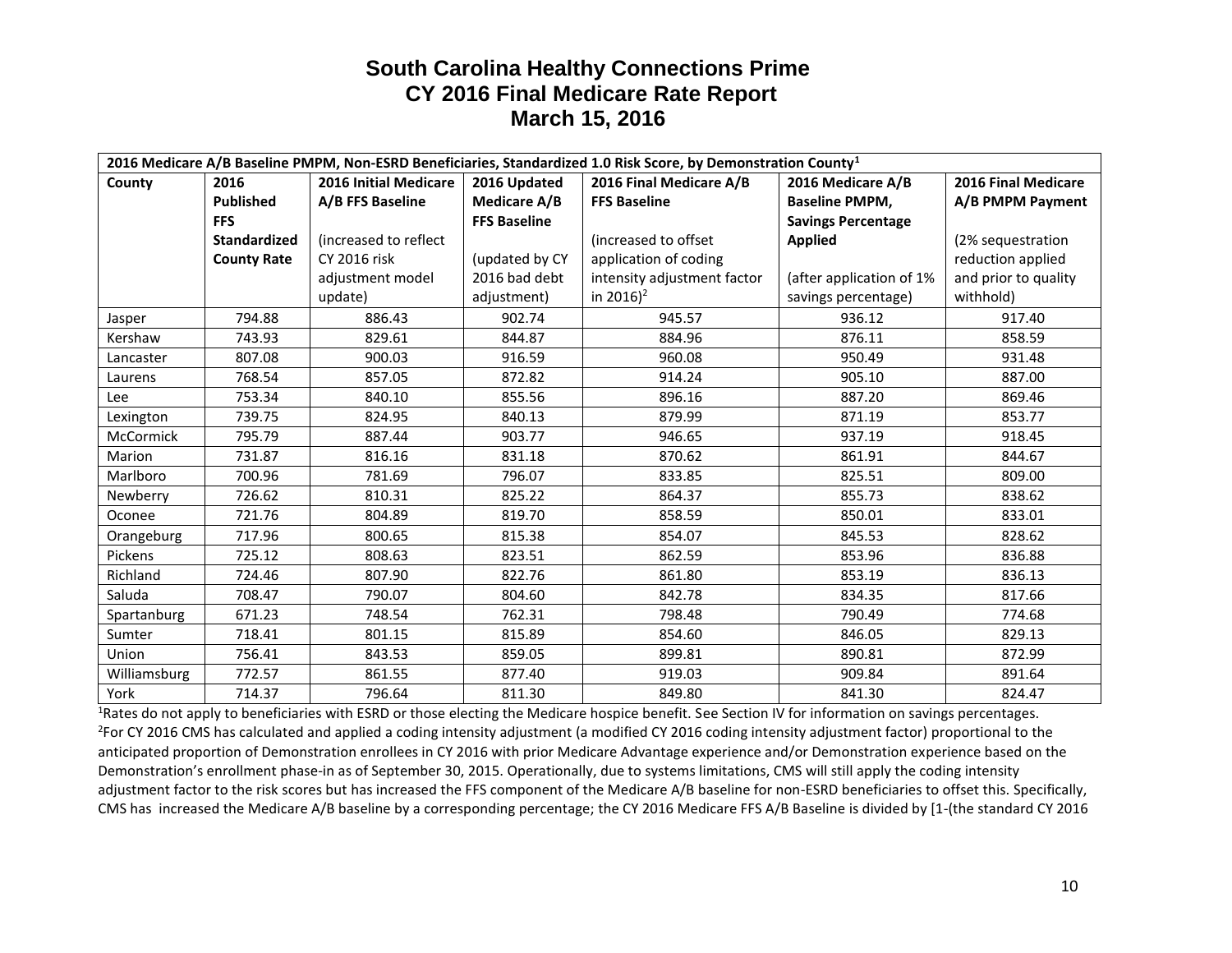coding intensity adjustment factor of 5.41% minus the South Carolina-specific modified CY 2016 coding intensity adjustment factor of 0.88%)] to determine the CY 2016 Final Medicare FFS A/B Baseline. CMS is in the process of finalizing this South Carolina-specific factor.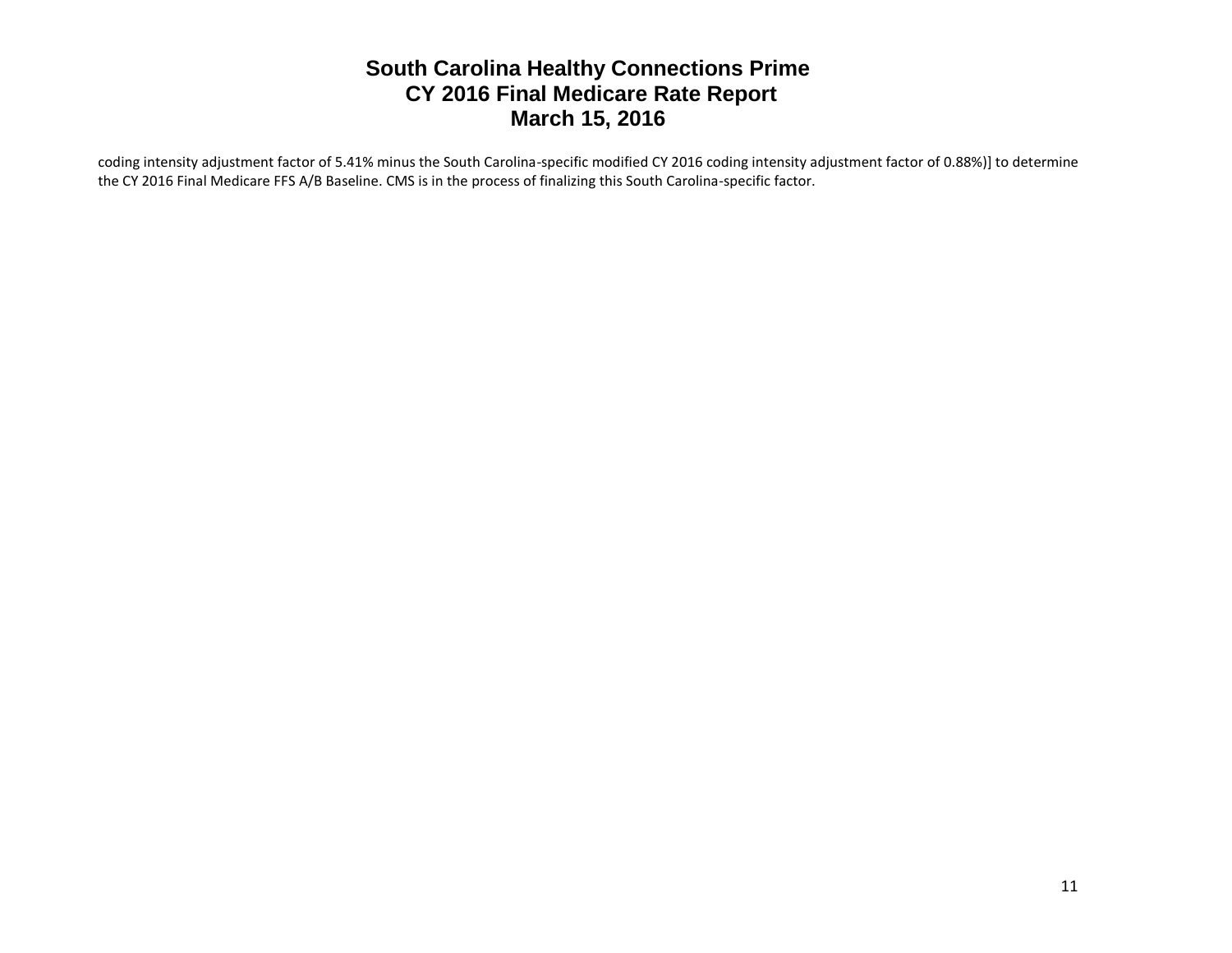The Medicare A/B PMPMs above will be risk adjusted at the beneficiary level using the prevailing CMS-HCC risk adjustment model.

*Beneficiaries with End-Stage Renal Disease (ESRD):* Separate Medicare A/B baselines and risk adjustment models apply to enrollees with ESRD. The Medicare A/B baselines for beneficiaries with ESRD vary by the enrollee's ESRD status: dialysis, transplant, and functioning graft, as follows:

- **Dialysis**: For enrollees in the dialysis status phase, the Medicare A/B baseline is the CY 2016 South Carolina ESRD dialysis state rate, updated to incorporate the impact of sequestration-related rate reductions. The CY 2016 ESRD dialysis state rate for South Carolina is \$7,074.11 PMPM; the updated CY 2016 ESRD dialysis state rate incorporating a 2% sequestration reduction and prior to the application of the quality withhold is \$6,932.63 PMPM. This applies to applicable enrollees in all counties and will be risk adjusted using the prevailing HCC-ESRD risk adjustment model.
- **Transplant**: For enrollees in the transplant status phase (inclusive of the 3-months starting with the transplant), the Medicare A/B baseline is the CY 2016 South Carolina ESRD dialysis state rate updated to incorporate the impact of sequestration-related rate reductions. The CY 2016 ESRD dialysis state rate for South Carolina is \$7,074.11 PMPM; the updated CY 2016 ESRD dialysis state rate incorporating a 2% sequestration reduction and prior to the application of the quality withhold is \$6,932.63 PMPM. This applies to applicable enrollees in all counties and will be risk adjusted using the prevailing HCC-ESRD risk adjustment model.
- **Functioning Graft:** For enrollees in the functioning graft status phase (beginning at 4 months posttransplant) the Medicare A/B baseline is the Medicare Advantage 3.5% bonus county rate/benchmark (see table below). This Medicare A/B component will be risk adjusted using the prevailing HCC-ESRD functioning graft risk adjustment model.

A savings percentage is not applied to the Medicare A/B baseline for enrollees with ESRD (inclusive of those enrollees in the dialysis, transplant and functioning graft status phases).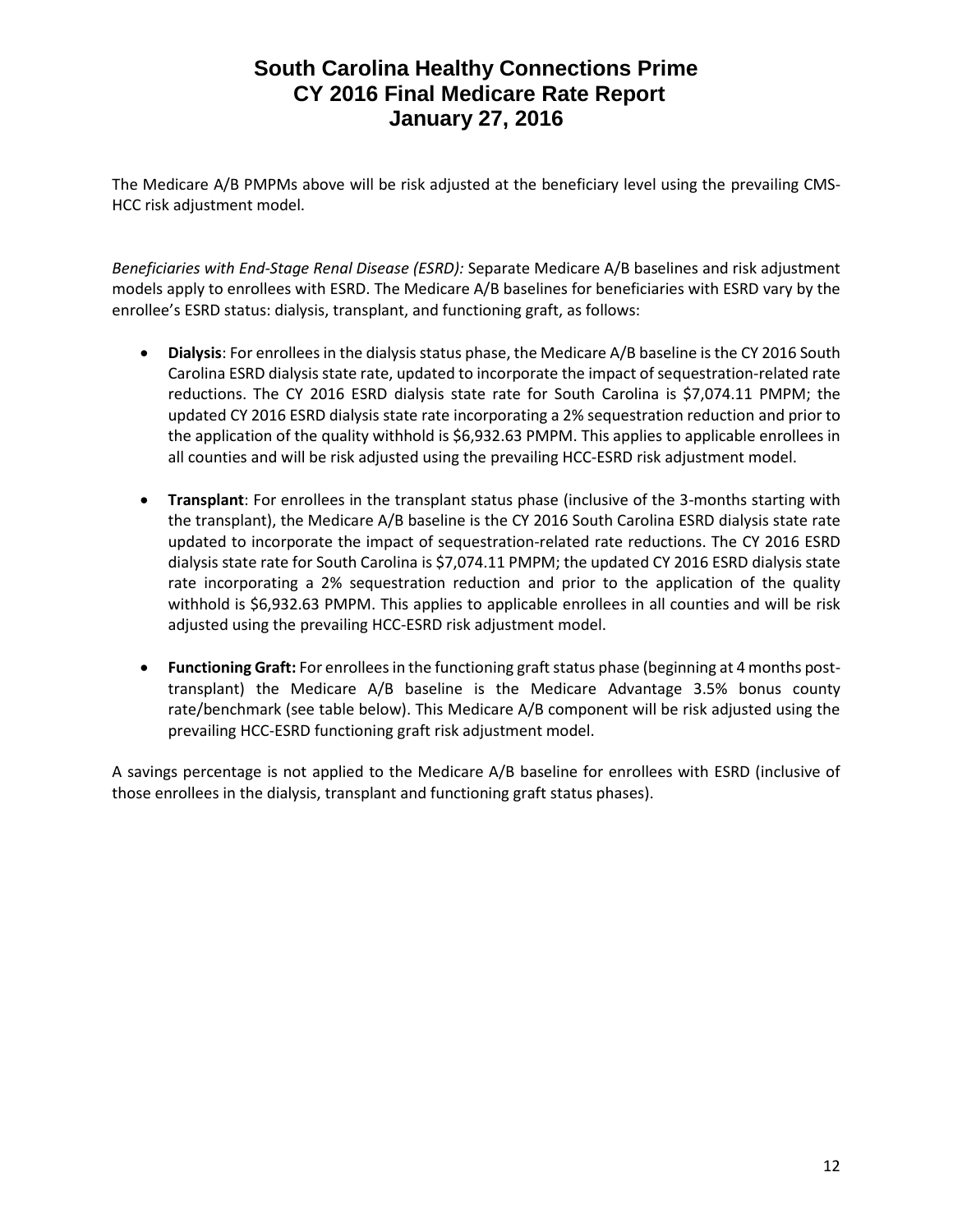| 2016 Medicare A/B Baseline PMPM, Beneficiaries with ESRD Functioning Graft Status, |                                  |                       |                              |  |  |
|------------------------------------------------------------------------------------|----------------------------------|-----------------------|------------------------------|--|--|
| <b>Standardized 1.0 Risk Score, by Demonstration County</b>                        |                                  |                       |                              |  |  |
| County                                                                             | 2016 Final Medicare<br>2016 3.5% |                       | 2016 Sequestration-          |  |  |
|                                                                                    | <b>Bonus County</b>              | A/B PMPM Baseline     | <b>Adjusted Medicare A/B</b> |  |  |
|                                                                                    | Rate                             |                       | <b>Baseline</b>              |  |  |
|                                                                                    | (Benchmark)                      | (increased to offset  |                              |  |  |
|                                                                                    |                                  | application of coding | (after application of 2%     |  |  |
|                                                                                    |                                  | intensity adjustment  | Sequestration reduction)     |  |  |
|                                                                                    |                                  | factor in 2016)*      |                              |  |  |
|                                                                                    |                                  |                       |                              |  |  |
| Abbeville                                                                          | \$319.43                         | \$858.31              | \$841.14                     |  |  |
| Aiken                                                                              | 798.62                           | 836.51                | 819.78                       |  |  |
| Allendale                                                                          | 772.02                           | 808.65                | 792.48                       |  |  |
| Anderson                                                                           | 847.34                           | 887.55                | 869.80                       |  |  |
| <b>Bamberg</b>                                                                     | 780.51                           | 817.55                | 801.20                       |  |  |
| Barnwell                                                                           | 821.42                           | 860.40                | 843.19                       |  |  |
| <b>Beaufort</b>                                                                    | 825.13                           | 864.28                | 846.99                       |  |  |
| Berkeley                                                                           | 836.74                           | 876.44                | 858.91                       |  |  |
| Calhoun                                                                            | 816.38                           | 855.12                | 838.02                       |  |  |
| Charleston                                                                         | 826.01                           | 865.21                | 847.91                       |  |  |
| Cherokee                                                                           | 774.98                           | 811.75                | 795.52                       |  |  |
| Chester                                                                            | 783.35                           | 820.51                | 804.10                       |  |  |
| Chesterfield                                                                       | 782.59                           | 819.72                | 803.33                       |  |  |
| Clarendon                                                                          | 778.25                           | 815.18                | 798.88                       |  |  |
| Colleton                                                                           | 814.38                           | 853.02                | 835.96                       |  |  |
| Darlington                                                                         | 790.45                           | 827.96                | 811.40                       |  |  |
| Dillon                                                                             | 782.77                           | 819.92                | 803.52                       |  |  |
| Dorchester                                                                         | 806.13                           | 844.38                | 827.49                       |  |  |
| Edgefield                                                                          | 842.64                           | 882.62                | 864.97                       |  |  |
| Fairfield                                                                          | 785.79                           | 823.08                | 806.62                       |  |  |
| Florence                                                                           | 799.22                           | 837.14                | 820.40                       |  |  |
| Georgetown                                                                         | 815.99                           | 854.71                | 837.62                       |  |  |
| Greenville                                                                         | 786.78                           | 824.11                | 807.63                       |  |  |
| Greenwood                                                                          | 812.81                           | 851.38                | 834.35                       |  |  |
| Hampton                                                                            | 813.32                           | 851.91                | 834.87                       |  |  |
| Horry                                                                              | 781.02                           | 818.08                | 801.72                       |  |  |
| Jasper                                                                             | 822.70                           | 861.74                | 844.51                       |  |  |
| Kershaw                                                                            | 809.01                           | 847.40                | 830.45                       |  |  |
| Lancaster                                                                          | 809.59                           | 848.01                | 831.05                       |  |  |
| Laurens                                                                            | \$795.44                         | \$833.18              | \$816.52                     |  |  |
| Lee                                                                                | 779.71                           | 816.70                | 800.37                       |  |  |
| Lexington                                                                          | 765.64                           | 801.96                | 785.92                       |  |  |
| McCormick                                                                          | \$795.79                         | \$833.55              | \$816.88                     |  |  |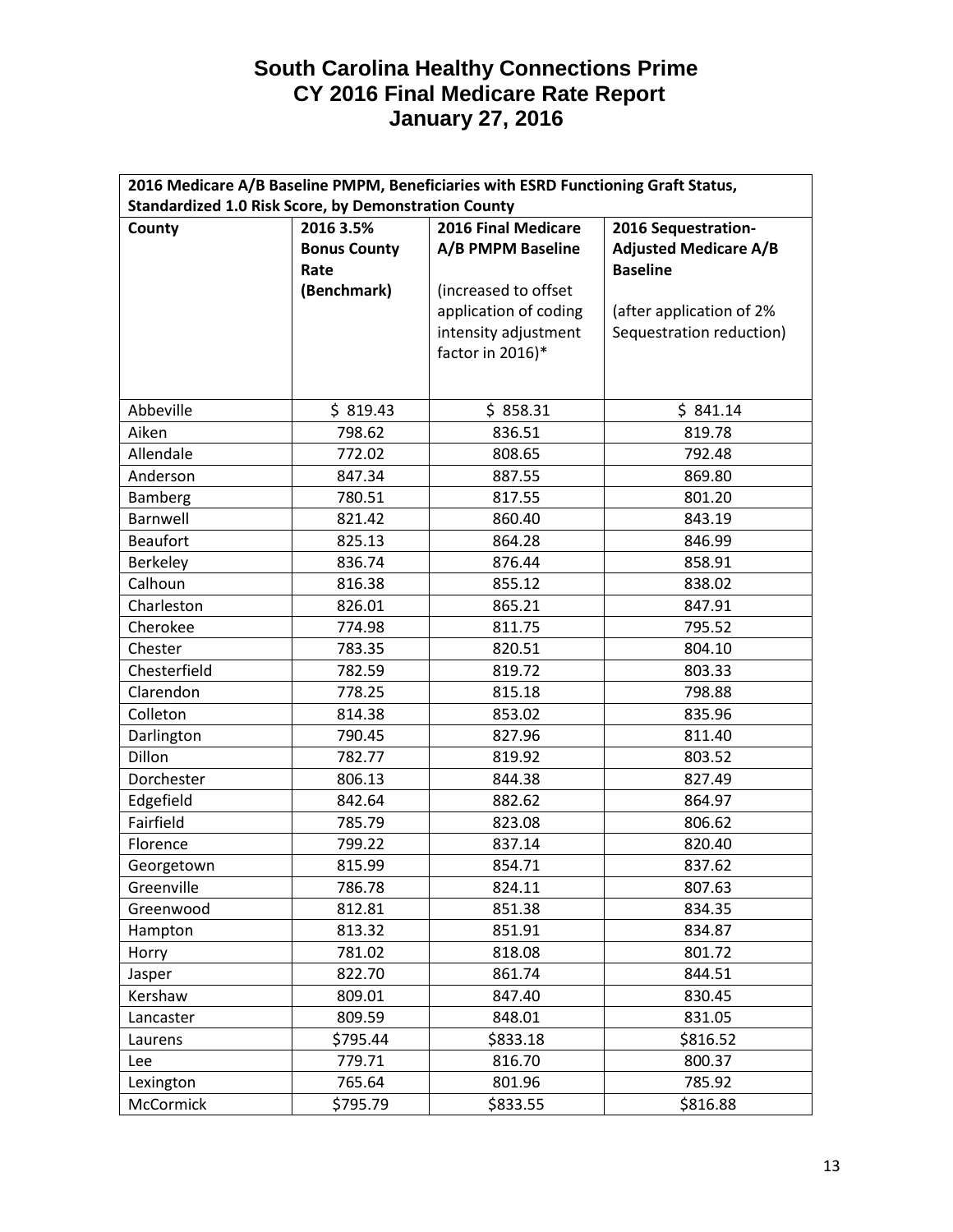| 2016 Medicare A/B Baseline PMPM, Beneficiaries with ESRD Functioning Graft Status, |                                         |                       |                              |  |  |
|------------------------------------------------------------------------------------|-----------------------------------------|-----------------------|------------------------------|--|--|
| <b>Standardized 1.0 Risk Score, by Demonstration County</b>                        |                                         |                       |                              |  |  |
| County                                                                             | <b>2016 Final Medicare</b><br>2016 3.5% |                       | 2016 Sequestration-          |  |  |
|                                                                                    | <b>Bonus County</b>                     | A/B PMPM Baseline     | <b>Adjusted Medicare A/B</b> |  |  |
|                                                                                    | Rate                                    |                       | <b>Baseline</b>              |  |  |
|                                                                                    | (Benchmark)                             | (increased to offset  |                              |  |  |
|                                                                                    |                                         | application of coding | (after application of 2%     |  |  |
|                                                                                    |                                         | intensity adjustment  | Sequestration reduction)     |  |  |
|                                                                                    |                                         | factor in 2016)*      |                              |  |  |
|                                                                                    |                                         |                       |                              |  |  |
|                                                                                    |                                         |                       |                              |  |  |
| Marion                                                                             | 784.93                                  | 822.17                | 805.73                       |  |  |
| Marlboro                                                                           | 782.44                                  | 819.57                | 803.18                       |  |  |
| Newberry                                                                           | 781.30                                  | 818.37                | 802.00                       |  |  |
| Oconee                                                                             | 780.13                                  | 817.15                | 800.81                       |  |  |
| Orangeburg                                                                         | 779.38                                  | 816.36                | 800.03                       |  |  |
| Pickens                                                                            | 814.74                                  | 853.40                | 836.33                       |  |  |
| Richland                                                                           | 813.65                                  | 852.26                | 835.21                       |  |  |
| Saluda                                                                             | 799.34                                  | 837.27                | 820.52                       |  |  |
| Spartanburg                                                                        | 825.95                                  | 865.14                | 847.84                       |  |  |
| Sumter                                                                             | 782.75                                  | 819.90                | 803.50                       |  |  |
| Union                                                                              | 779.70                                  | 816.70                | 800.37                       |  |  |
| Williamsburg                                                                       | 779.37                                  | 816.35                | 800.02                       |  |  |
| York                                                                               | 792.95                                  | 830.57                | 813.96                       |  |  |

\*For CY 2016 CMS has calculated and applied a coding intensity adjustment (the modified CY 2016 coding intensity adjustment factor) proportional to the anticipated proportion of Demonstration enrollees in CY 2016 with prior Medicare Advantage experience and/or Demonstration experience based on the Demonstration's enrollment phasein as of September 30, 2015. Operationally, due to systems limitations, CMS will still apply the coding intensity adjustment factor to the risk scores but has increased the Medicare A/B baseline for beneficiaries with an ESRD status of functioning graft to offset this. Specifically, CMS has increased the Medicare A/B baseline by a corresponding percentage; as above, the CY 2016 Updated Medicare A/B Baseline is divided by [(1-standard the CY 2016 coding intensity adjustment factor of 5.41% minus the South Carolina-specific modified CY 2016 coding intensity adjustment factor of 0.88%)] to determine the CY 2016 Final Medicare A/B Baseline. For beneficiaries with an ESRD status of functioning graft, the prospective payment will not include the adjustment to offset the application of coding intensity adjustment factor; this payment adjustment will be made on a retrospective basis.

*Beneficiaries Electing the Medicare Hospice Benefit:* If an enrollee elects to receive the Medicare hospice benefit, the enrollee will remain in the Demonstration but will obtain the hospice services through the Medicare FFS benefit. The CICOs will no longer receive the Medicare A/B payment for that enrollee. Medicare hospice services and all other Original Medicare services will be paid under Medicare FFS. CICOs and providers of hospice services will be required to coordinate these services with the rest of the enrollee's care, including with Medicaid and Part D benefits and any additional benefits offered by the CICOs. CICOs will continue to receive the Medicare Part D and Medicaid payments, for which no changes will occur.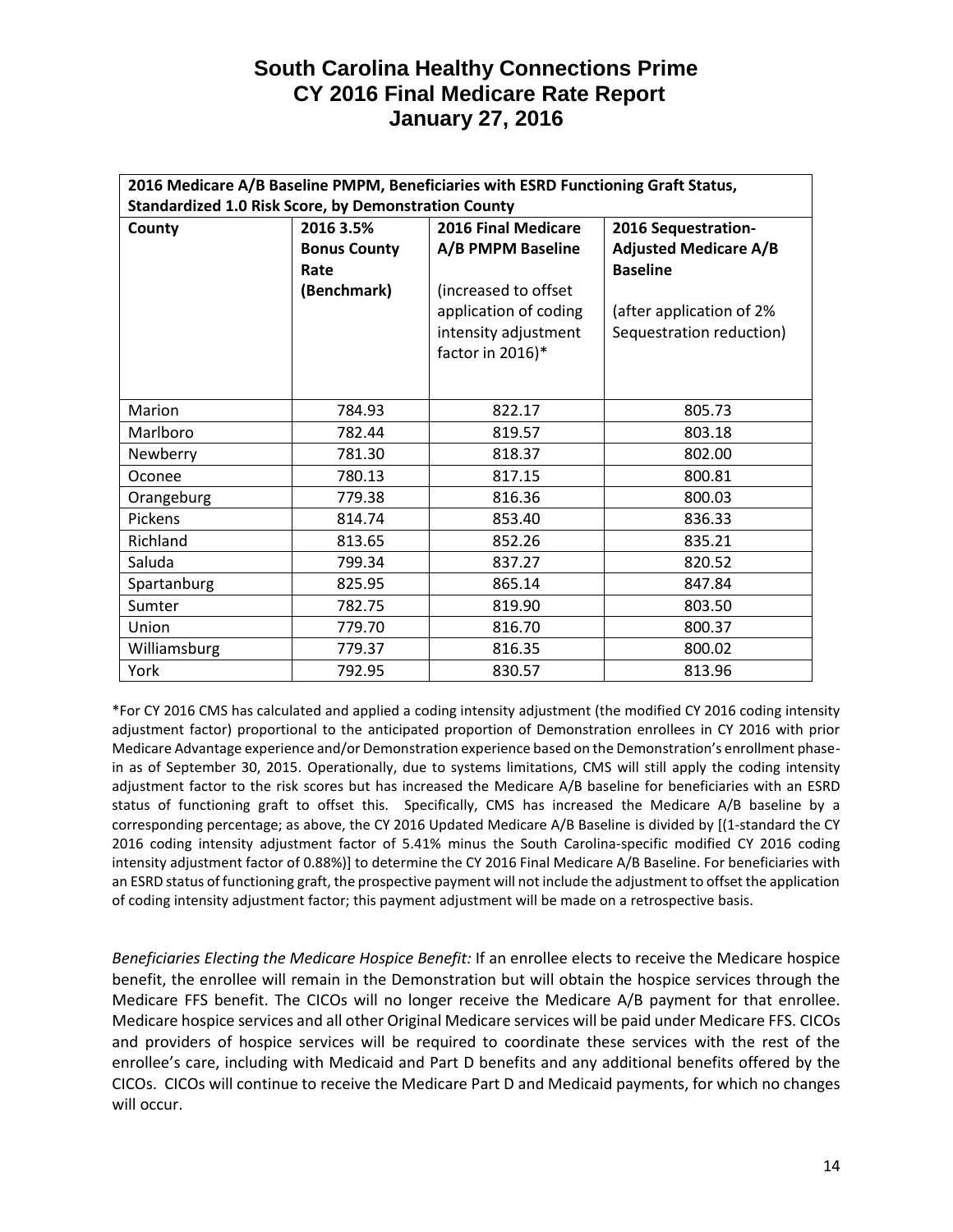### *Medicare Part D Services*

The Part D plan payment is the risk adjusted Part D national average monthly bid amount (NAMBA) for the payment year, adjusted for payment reductions resulting from sequestration applied to the nonpremium portion of the NAMBA. The non-premium portion is determined by subtracting the applicable regional Low-Income Premium Subsidy Amount from the risk adjusted NAMBA. To illustrate, the NAMBA for CY 2016 is \$64.66 and the CY 2016 Low-Income Premium Subsidy Amount for South Carolina is \$26.57. Thus, the updated South Carolina Part D monthly per member per month payment for a beneficiary with a 1.0 RxHCC risk score applicable for CY 2016 is \$63.90. This amount incorporates a 2% sequestration reduction to the non-premium portion of the NAMBA.

CMS will pay an average monthly prospective payment amount for the low income cost-sharing subsidy and Federal reinsurance amounts; these payments will be 100% cost reconciled after the payment year has ended. These prospective payments will be the same for all counties, and are shown below.

- South Carolina low income cost-sharing: \$172.37 PMPM
- South Carolina reinsurance: \$98.99 PMPM

The low-income cost sharing and reinsurance subsidy amounts are exempt from mandatory payment reductions under sequestration.

A savings percentage will not be applied to the Part D component of the rate. Part D payments will not be subject to a quality withhold.

**Additional Information***:* More information on the Medicare components of the rate under the Demonstration may be found online at: [http://www.cms.gov/Medicare-Medicaid-](http://www.cms.gov/Medicare-Medicaid-Coordination/Medicare-and-Medicaid-Coordination/Medicare-Medicaid-Coordination-Office/Downloads/JointRateSettingProcess.pdf)[Coordination/Medicare-and-Medicaid-Coordination/Medicare-Medicaid-Coordination-](http://www.cms.gov/Medicare-Medicaid-Coordination/Medicare-and-Medicaid-Coordination/Medicare-Medicaid-Coordination-Office/Downloads/JointRateSettingProcess.pdf)[Office/Downloads/JointRateSettingProcess.pdf](http://www.cms.gov/Medicare-Medicaid-Coordination/Medicare-and-Medicaid-Coordination/Medicare-Medicaid-Coordination-Office/Downloads/JointRateSettingProcess.pdf)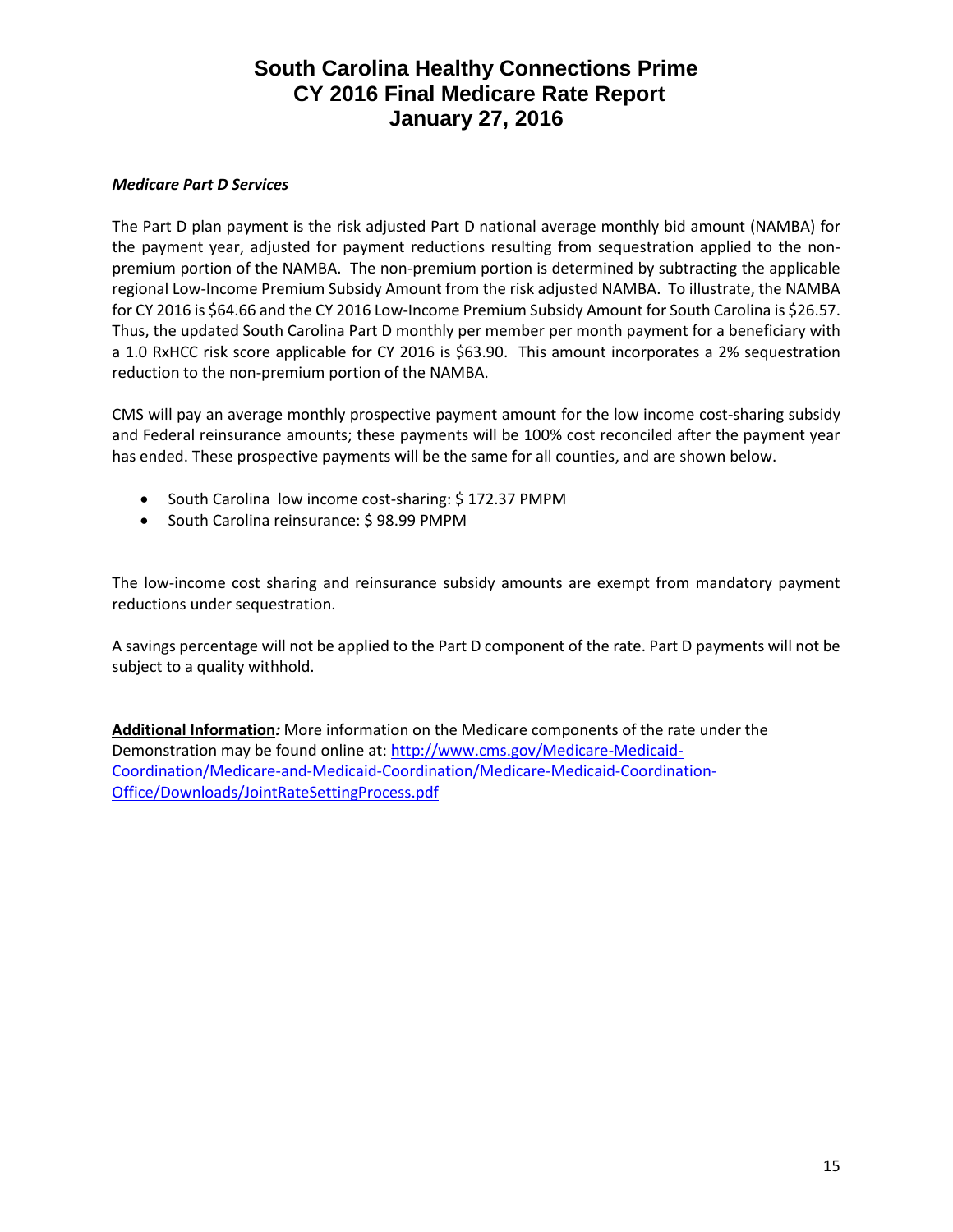### **IV. Savings Percentages and Quality Withholds**

#### *Savings Percentages*

One of the components of the capitated financial alignment model is the application of aggregate savings percentages to reflect savings achievable through the coordination of services across Medicare and Medicaid. This is reflected in the rates through the application of aggregate savings percentages to both the Medicaid and Medicare A/B components of the rates.

CMS and South Carolina established composite savings percentages for each year of the Demonstration, as shown in the table below. The savings percentage will be applied to the Medicaid and Medicare A/B components of the rates, uniformly to all population groups, unless otherwise noted in this report. The savings percentage will not be applied to the Part D component of the joint rate.

| Year                 | <b>Calendar dates</b> | <b>Savings percentage</b> |
|----------------------|-----------------------|---------------------------|
| Demonstration Year 1 | February 1, 2015 $-$  | 1%                        |
|                      | December 31, 2016     |                           |
| Demonstration Year 2 | January 1, 2017 -     | 2%                        |
|                      | December 31, 2017     |                           |
| Demonstration Year 3 | January 1, 2018 -     | 4%                        |
|                      | December 31, 2018     |                           |

#### *Quality Withhold*

In Demonstration Year 1, a 1% quality withhold will be applied to the Medicaid and Medicare A/B components of the rate. The quality withhold will increase to 2% in Demonstration Year 2 and 3% in Demonstration Year 3. More information about the quality withhold methodology is available at: [http://www.cms.gov/Medicare-Medicaid-Coordination/Medicare-and-Medicaid-](http://www.cms.gov/Medicare-Medicaid-Coordination/Medicare-and-Medicaid-Coordination/Medicare-Medicaid-Coordination-Office/FinancialAlignmentInitiative/Downloads/DY1QualityWithholdGuidance060614.pdf)[Coordination/Medicare-Medicaid-Coordination-](http://www.cms.gov/Medicare-Medicaid-Coordination/Medicare-and-Medicaid-Coordination/Medicare-Medicaid-Coordination-Office/FinancialAlignmentInitiative/Downloads/DY1QualityWithholdGuidance060614.pdf)[Office/FinancialAlignmentInitiative/Downloads/DY1QualityWithholdGuidance060614.pdf](http://www.cms.gov/Medicare-Medicaid-Coordination/Medicare-and-Medicaid-Coordination/Medicare-Medicaid-Coordination-Office/FinancialAlignmentInitiative/Downloads/DY1QualityWithholdGuidance060614.pdf)